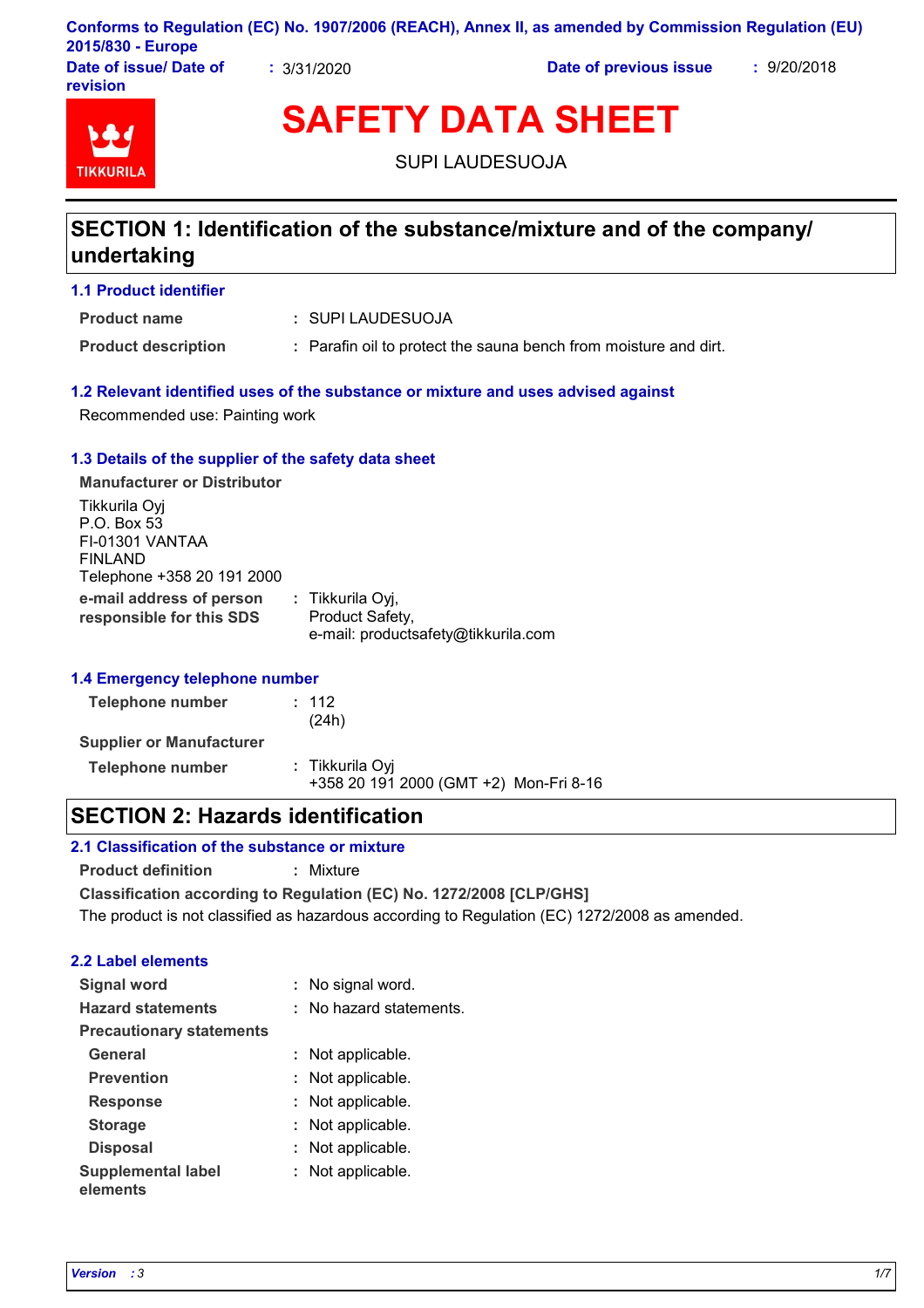*Date of issue/Date of revision 31.03.2020 Date of previous issue 20.09.2018. SUPI LAUDESUOJA*

#### **2.3 Other hazards**

**Other hazards which do : not result in classification** : None known.

### **SECTION 3: Composition/information on ingredients**

#### **3.2 Mixtures :** Mixture

There are no ingredients present which, within the current knowledge of the supplier and in the concentrations applicable, are classified as hazardous to health or the environment, are PBTs or vPvBs or have been assigned a workplace exposure limit and hence require reporting in this section.

Notes, if applicable, refer to Notes given in Annex VI of 1272/2008/EC.

### **SECTION 4: First aid measures**

| 4.1 Description of first aid measures |                                                                                                                                                                                                      |
|---------------------------------------|------------------------------------------------------------------------------------------------------------------------------------------------------------------------------------------------------|
| General                               | : In all cases of doubt, or when symptoms persist, seek medical attention. Show this<br>safety data sheet or label to the doctor if possible.                                                        |
| Eye contact                           | : Check for and remove any contact lenses. Immediately flush eyes with plenty of<br>lukewarm water, keeping eyelids open. Continue to rinse for at least 15 minutes.                                 |
| <b>Inhalation</b>                     | : Remove to fresh air.                                                                                                                                                                               |
| <b>Skin contact</b>                   | : Wash skin thoroughly with soap and water or use recognized skin cleanser. Do<br>NOT use solvents or thinners.                                                                                      |
| Ingestion                             | : If accidentally swallowed rinse the mouth with plenty of water (only if the person is<br>conscious). If significant amounts have been swallowed or if symptoms persist,<br>seek medical attention. |

#### **4.2 Most important symptoms and effects, both acute and delayed**

See Section 11 for more detailed information on health effects and symptoms.

#### **4.3 Indication of any immediate medical attention and special treatment needed**

None.

### **SECTION 5: Firefighting measures**

| 5.1 Extinguishing media           |                                                                                                                                              |
|-----------------------------------|----------------------------------------------------------------------------------------------------------------------------------------------|
| Suitable extinguishing<br>media   | : Use an extinguishing agent suitable for the surrounding fire. Recommended:<br>Alcohol resistant foam, $CO2$ , powders or water spray/mist. |
| Unsuitable extinguishing<br>media | : Do not use a direct water jet that could spread the fire.                                                                                  |

#### **5.2 Special hazards arising from the substance or mixture**

| <b>Hazards from the</b>            | : This product is not classified as flammable. Fire will produce dense black smoke. |
|------------------------------------|-------------------------------------------------------------------------------------|
| substance or mixture               | Exposure to decomposition products may cause a health hazard.                       |
| <b>Hazardous combustion</b>        | : When exposed to high temperatures, hazardous decomposition products may be        |
| products                           | produced, such as carbon monoxide and dioxide, smoke, oxides of nitrogen etc.       |
| <b>5.3 Advice for firefighters</b> |                                                                                     |

#### Use water spray to keep fire-exposed containers cool. Do not release runoff from **:** fire to drains or watercourses. **Special protective : Appropriate breathing apparatus may be required. Special protective actions for fire-fighters**

## **equipment for fire-fighters**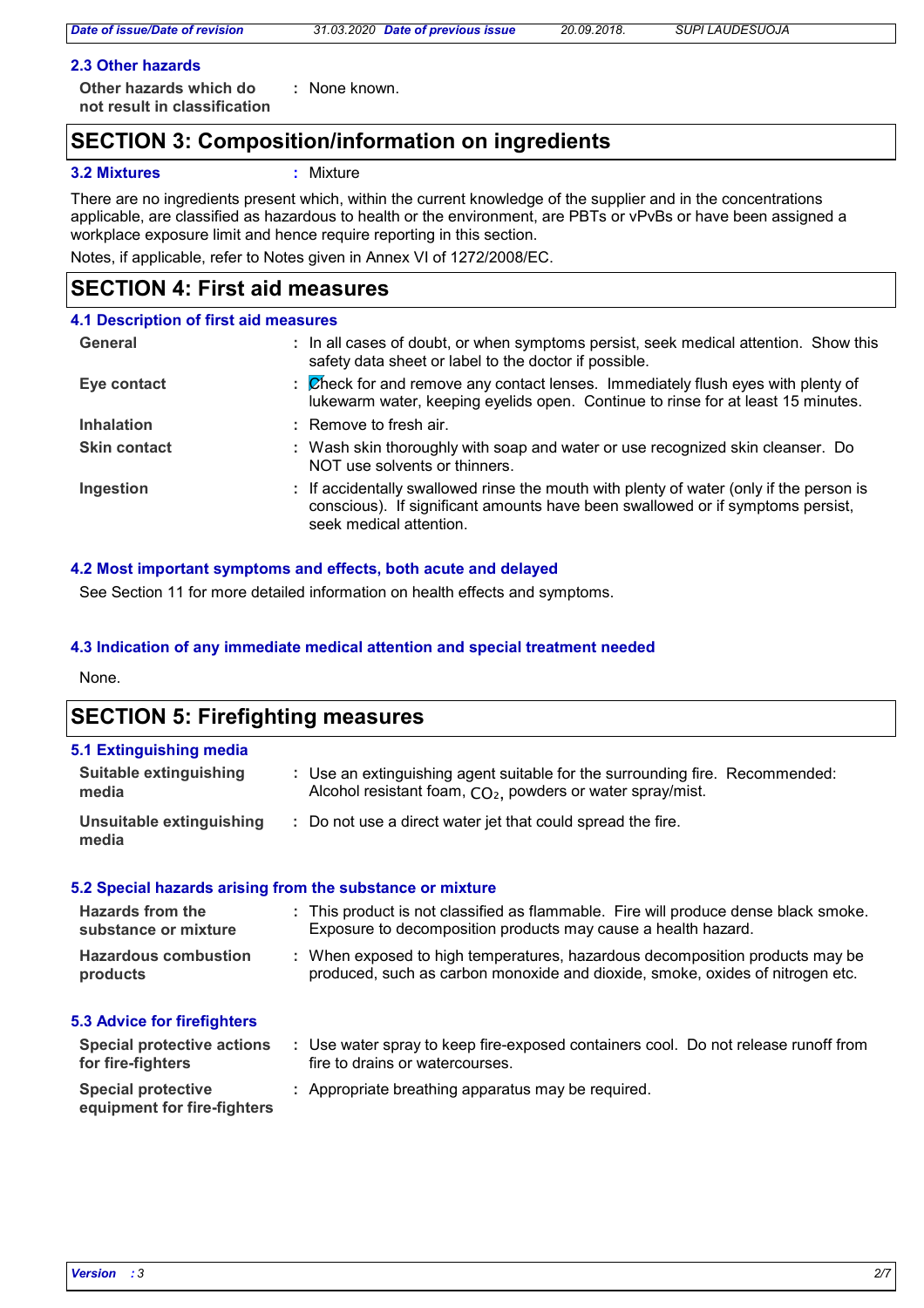*Date of issue/Date of revision 31.03.2020 Date of previous issue 20.09.2018. SUPI LAUDESUOJA*

### **SECTION 6: Accidental release measures**

| <b>6.1 Personal precautions,</b><br>protective equipment and<br>emergency procedures | : Refer to protective measures listed in sections 7 and 8.                                                                                                                                                                                                        |
|--------------------------------------------------------------------------------------|-------------------------------------------------------------------------------------------------------------------------------------------------------------------------------------------------------------------------------------------------------------------|
| 6.2 Environmental<br>precautions                                                     | : Do not allow to enter drains, water courses or soil.                                                                                                                                                                                                            |
| 6.3 Methods and materials<br>for containment and<br>cleaning up                      | : Contain and collect spillage with non-combustible, absorbent material e.g. sand,<br>earth, vermiculite or diatomaceous earth and place in container for disposal<br>according to local regulations. Preferably clean with a detergent. Avoid using<br>solvents. |
| 6.4 Reference to other<br><b>sections</b>                                            | : See Section 1 for emergency contact information.<br>See Section 13 for additional waste treatment information.                                                                                                                                                  |

## **SECTION 7: Handling and storage**

| <b>7.1 Precautions for safe</b><br>handling                                          | : Avoid contact with skin and eyes. Avoid breathing vapor. Avoid inhalation of dust<br>from sanding. See Section 8 for information on appropriate personal protective<br>equipment. Eating, drinking and smoking should be prohibited in areas where this<br>material is handled and stored. Wash hands before breaks and immediately after<br>handling the product.                                                          |
|--------------------------------------------------------------------------------------|-------------------------------------------------------------------------------------------------------------------------------------------------------------------------------------------------------------------------------------------------------------------------------------------------------------------------------------------------------------------------------------------------------------------------------|
| <b>7.2 Conditions for safe</b><br>storage, including any<br><i>incompatibilities</i> | : Store in original container protected from direct sunlight in a dry, cool and well-<br>ventilated area, away from incompatible materials (see Section 10) and food and<br>drink. Keep container tightly closed. Containers that have been opened must be<br>carefully resealed and kept upright to prevent leakage. Recommended storage<br>temperature is $+5^{\circ}$ C +25°C. Store in accordance with local regulations. |
| 7.3 Specific end use(s)                                                              | None.                                                                                                                                                                                                                                                                                                                                                                                                                         |

### **SECTION 8: Exposure controls/personal protection**

#### **8.1 Control parameters**

No exposure limit value known. **Occupational exposure limits**

Recommended monitoring : If this product contains ingredients with exposure limits, personal, workplace **procedures** atmosphere or biological monitoring may be required to determine the effectiveness of the ventilation or other control measures and/or the necessity to use respiratory protective equipment.

#### **DNELs/DMELs**

No DNELs/DMELs available.

**PNECs**

No PNECs available.

#### **8.2 Exposure controls**

#### **Appropriate engineering controls**

Provide adequate ventilation. Comply with the health and safety at work laws.

#### **Individual protection measures**

**Eye/face protection :** Safety eyewear should be used when there is a likelihood of exposure.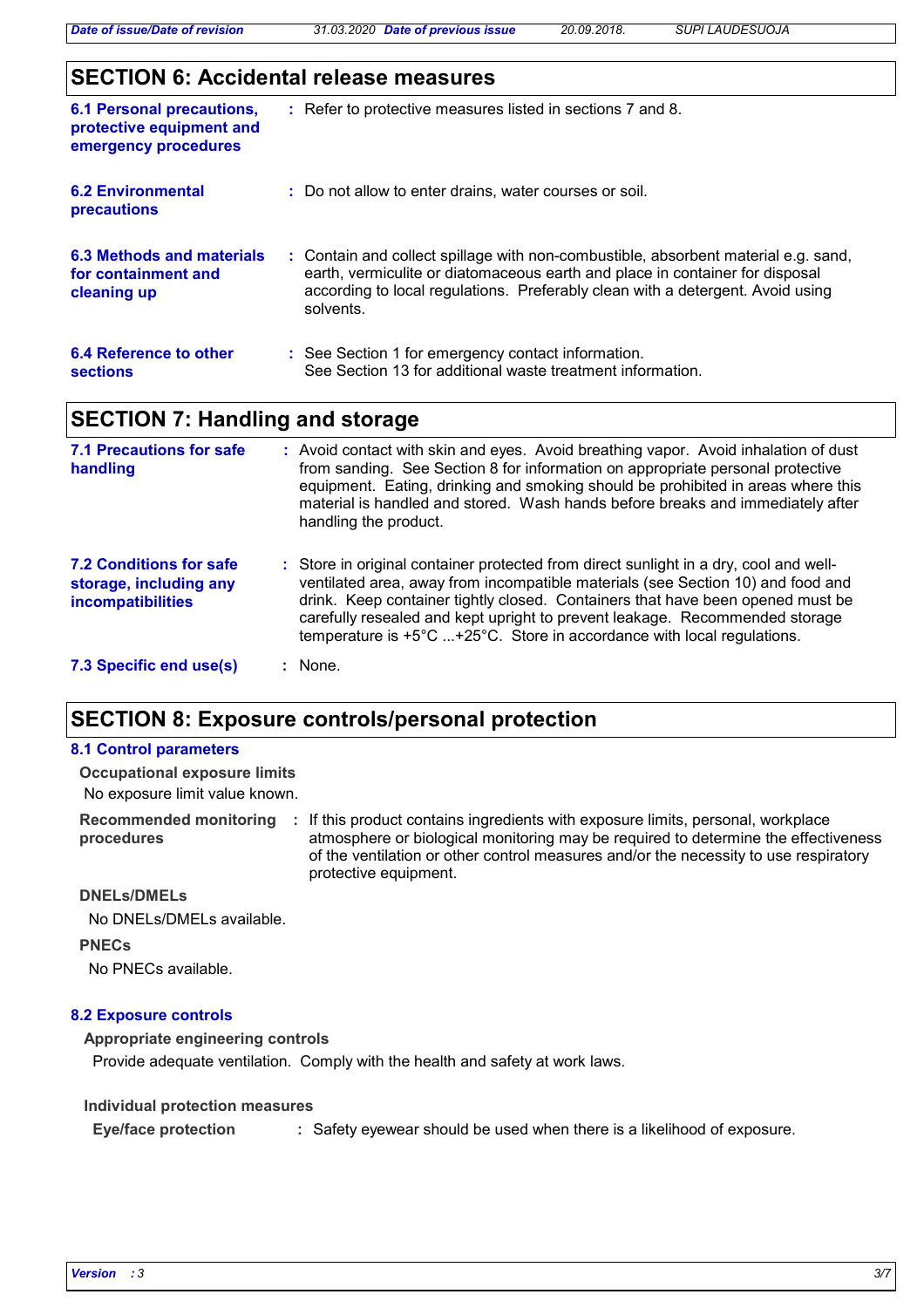| Date of issue/Date of revision | 31.03.2020 Date of previous issue<br><b>SUPI LAUDESUOJA</b><br>20.09.2018.                                                                                                                                                                                                                                                                                                  |  |  |  |
|--------------------------------|-----------------------------------------------------------------------------------------------------------------------------------------------------------------------------------------------------------------------------------------------------------------------------------------------------------------------------------------------------------------------------|--|--|--|
| <b>Hand protection</b>         | : Wear protective gloves. Gloves should be replaced regularly and if there is any<br>sign of damage to the glove material. The instructions and information provided by<br>the glove manufacturer on use, storage, maintenance and replacement must be<br>followed.<br>Recommended glove material (EN374):<br>> 8 hours (breakthrough time): nitrile rubber, laminated foil |  |  |  |
| <b>Skin protection</b>         | : Wear appropriate personal protective clothing to prevent skin contact.                                                                                                                                                                                                                                                                                                    |  |  |  |
| <b>Respiratory protection</b>  | Be sure to use an approved/certified respirator or equivalent. Check that mask fits<br>tightly and change filter regularly.                                                                                                                                                                                                                                                 |  |  |  |

# **SECTION 9: Physical and chemical properties**

## **9.1 Information on basic physical and chemical properties**

| <b>Appearance</b>                                          |                                                          |
|------------------------------------------------------------|----------------------------------------------------------|
| <b>Physical state</b>                                      | $:$ Liquid.                                              |
| Color                                                      | : Colorless.                                             |
| Odor                                                       | $:$ Mild.                                                |
| <b>Odor threshold</b>                                      | : Not relevant for the hazard assessment of the product. |
| рH                                                         | Not relevant for the hazard assessment of the product.   |
| <b>Melting point/freezing point</b>                        | : Not available.                                         |
| Initial boiling point and<br>boiling range                 | : Not available.                                         |
| <b>Flash point</b>                                         | $:$ > 182 °C                                             |
| <b>Evaporation rate</b>                                    | : Not available.                                         |
| Flammability (solid, gas)                                  | : Not applicable. Product is a liquid.                   |
| <b>Upper/lower flammability or</b><br>explosive limits     | : Not available.                                         |
| Vapor pressure                                             | : Not available.                                         |
| <b>Vapor density</b>                                       | : Not available.                                         |
| <b>Density</b>                                             | : $0.9$ g/cm <sup>3</sup>                                |
| Solubility(ies)                                            | : Not available.                                         |
| Partition coefficient: n-octanol/: Not available.<br>water |                                                          |
| <b>Auto-ignition temperature</b>                           | : Not available.                                         |
| <b>Decomposition temperature</b>                           | : Not relevant for the hazard assessment of the product. |
| <b>Viscosity</b>                                           | Kinematic (40 $^{\circ}$ C): >20.5 mm <sup>2</sup> /s    |
| <b>Explosive properties</b>                                | : No explosive ingredients present.                      |
| <b>Oxidizing properties</b>                                | : No oxidizing ingredients present.                      |

#### **9.2 Other information**

No additional information.

| <b>SECTION 10: Stability and reactivity</b> |                                                                                   |  |  |
|---------------------------------------------|-----------------------------------------------------------------------------------|--|--|
| <b>10.1 Reactivity</b>                      | $:$ See Section 10.5.                                                             |  |  |
| <b>10.2 Chemical stability</b>              | : Stable under recommended storage and handling conditions (see Section 7).       |  |  |
| 10.3 Possibility of<br>hazardous reactions  | : Under normal conditions of storage and use, hazardous reactions will not occur. |  |  |
| <b>10.4 Conditions to avoid</b>             | : Avoid extreme heat and freezing.                                                |  |  |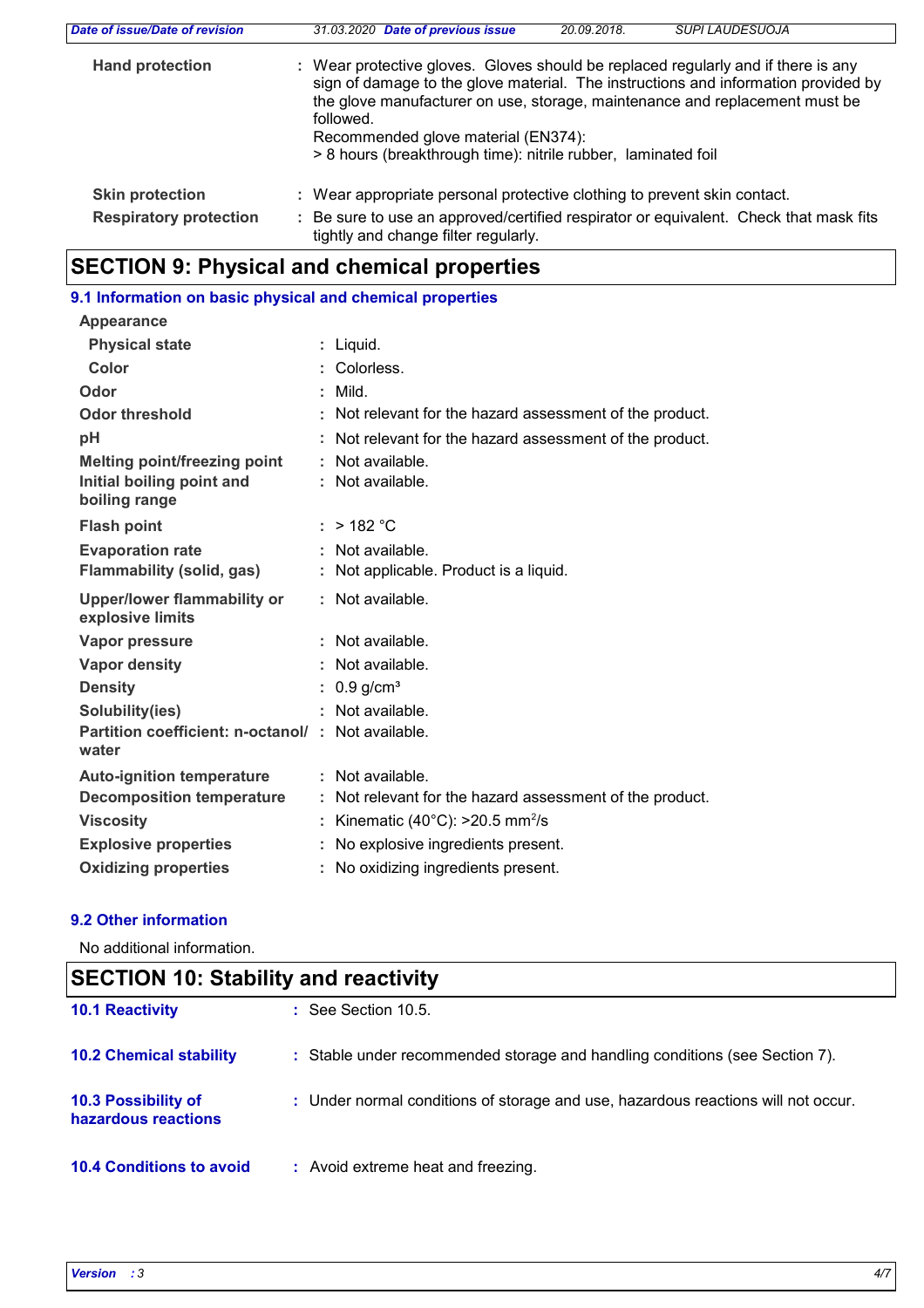| Date of issue/Date of revision                  | 31.03.2020 Date of previous issue                                                                                                                             | 20.09.2018. | <b>SUPI LAUDESUOJA</b> |  |
|-------------------------------------------------|---------------------------------------------------------------------------------------------------------------------------------------------------------------|-------------|------------------------|--|
| 10.5 Incompatible materials                     | Keep away from the following materials to prevent strong exothermic reactions:<br>oxidizing agents<br>strong acids<br>strong alkalis                          |             |                        |  |
| <b>10.6 Hazardous</b><br>decomposition products | : When exposed to high temperatures, hazardous decomposition products may be<br>produced, such as carbon monoxide and dioxide, smoke, oxides of nitrogen etc. |             |                        |  |

### **SECTION 11: Toxicological information**

#### **11.1 Information on toxicological effects**

There is no testdata available on the product itself.

The product is not classified as hazardous according to Regulation (EC) 1272/2008 as amended.

Prolonged or repeated contact can defat the skin and lead to irritation, cracking and/or dermatitis.

**Acute toxicity Carcinogenicity Mutagenicity Teratogenicity Reproductive toxicity Irritation/Corrosion Sensitization Specific target organ toxicity (single exposure) Specific target organ toxicity (repeated exposure)** Not classified. Not classified. Not classified. Not classified. Not classified. Not classified. Not classified. Not classified. Not classified.

**Aspiration hazard** Not classified.

## **SECTION 12: Ecological information**

Ecological testing has not been conducted on this product. Do not allow to enter drains, water courses or soil.

The product is not classified as environmentally hazardous according to Regulation (EC) 1272/2008.

| <b>12.1 Toxicity</b><br>Not available.                        | : No specific data.     |
|---------------------------------------------------------------|-------------------------|
| 12.2 Persistence and<br>degradability                         | No specific data.<br>t. |
| <b>12.3 Bioaccumulative</b><br>potential                      | No specific data.       |
| <b>12.4 Mobility in soil</b>                                  |                         |
| Soil/water partition<br><b>coefficient</b> (K <sub>oc</sub> ) | : Not available.        |
| <b>Mobility</b>                                               | Not available.          |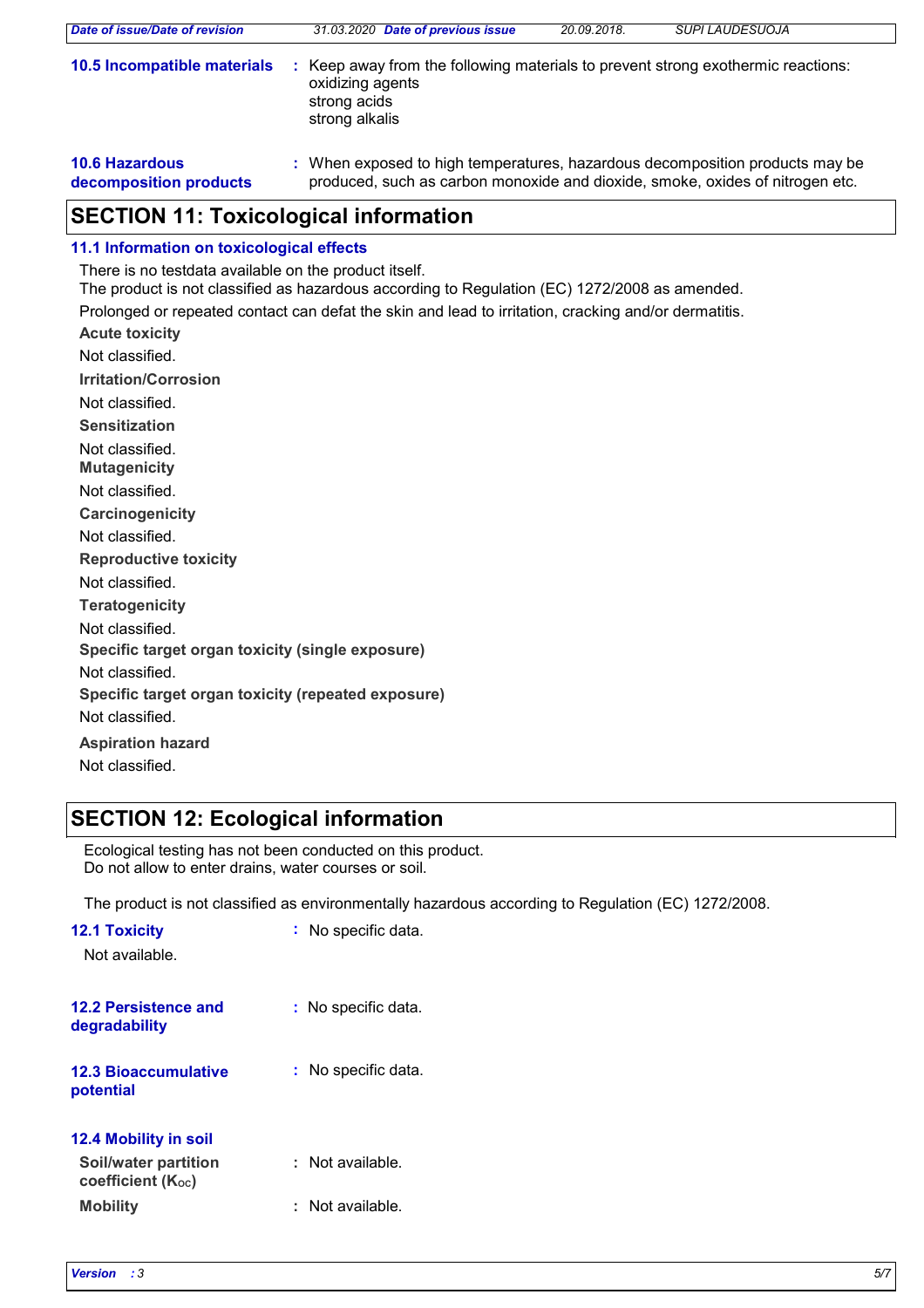#### **12.5 Results of PBT and vPvB assessment**

This mixture does not contain any substances that are assessed to be a PBT or a vPvB.

**12.6 Other adverse effects :**

### **SECTION 13: Disposal considerations**

#### **13.1 Waste treatment methods**

**Product**

**Methods of disposal :**

Remove as much product as possible from the tools before cleaning. Liquid residue must not be emptied into drains or sewage system, but handled in accordance with national regulations. Product residues should be left at special companies which have permission for gathering this kind of wastes.

**European waste catalogue (EWC)**

| Waste code       | <b>Waste designation</b>                                                          |  |
|------------------|-----------------------------------------------------------------------------------|--|
| $1080111*$       | waste paint and varnish containing organic solvents or other hazardous substances |  |
| $ 080112\rangle$ | waste paint and varnish other than those mentioned in 08 01 11                    |  |

If this product is mixed with other wastes, the original waste product code may no longer apply and the appropriate code should be assigned. For further information, contact your local waste authority.

#### **Packaging**

**Methods of disposal :**

Empty packaging should be recycled or disposed of in accordance with national regulations.

**Special precautions :** : None.

### **SECTION 14: Transport information**

This product is not regulated for carriage according to ADR/RID, IMDG, IATA.

|                                           | <b>ADR/RID</b>           | <b>IMDG</b>                  | <b>IATA</b>    |
|-------------------------------------------|--------------------------|------------------------------|----------------|
| 14.1 UN number                            | Not regulated.           | Not regulated.               | Not regulated. |
| 14.2 UN proper<br>shipping name           | $\blacksquare$           | -                            |                |
| <b>14.3 Transport</b><br>hazard class(es) | $\overline{\phantom{a}}$ | -                            | -              |
| 14.4 Packing<br>group                     |                          | $\qquad \qquad \blacksquare$ |                |
| 14.5<br><b>Environmental</b><br>hazards   | No.                      | No.                          | No.            |

**user**

**14.6 Special precautions for : Transport within user's premises: always transport in closed containers that are** upright and secure. Ensure that persons transporting the product know what to do in the event of an accident or spillage.

**14.7 Transport in bulk according to IMO instruments**

**:** Not available.